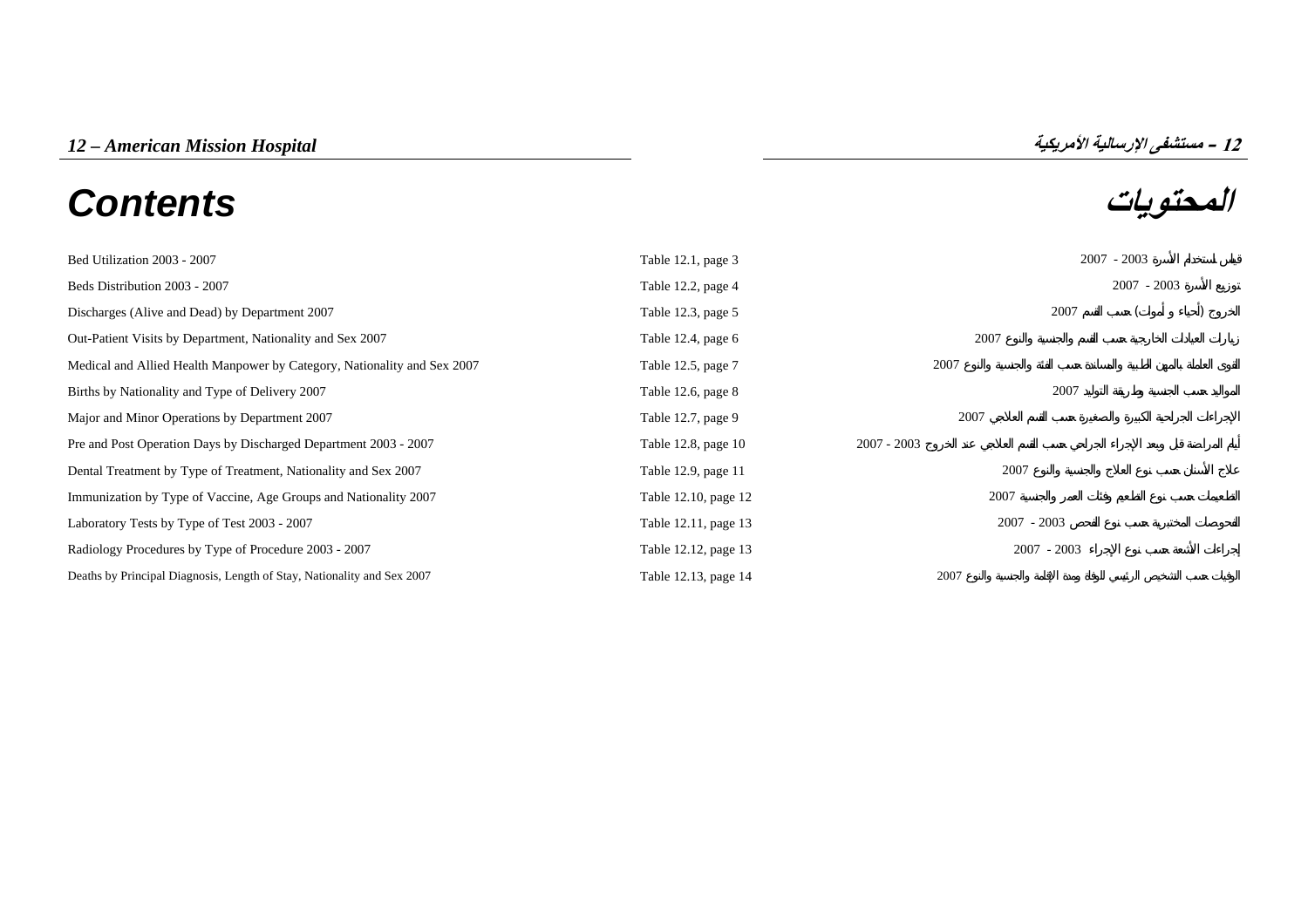#### **Table 12.1 2007 - 2003Bed Utilization 2003 - 2007**

<span id="page-1-0"></span>

| <b>Description</b>      | 2007   | 2006   | 2005   | 2004   | 2003   |
|-------------------------|--------|--------|--------|--------|--------|
| Total admissions        | 2,528  | 2,150  | 2,293  | 1,841  | 1,803  |
| Total discharges        | 2,509  | 2,139  | 2,289  | 1,824  | 1,654  |
| Number of beds          | 40     | 40     | 40     | 40     | 40     |
| Bed days available      | 14,600 | 14,600 | 14,600 | 14,640 | 14,600 |
| Patient days-overnight  | 5,357  | 4,346  | 4,622  | 4,606  | 4,578  |
| Patients days < 1 day   | 479    | 421    | 547    | 281    | 284    |
| Total patients days     | 5,836  | 4,767  | 5,169  | 4,887  | 4,862  |
| Bed occupancy rate      | 40.0   | 32.7   | 35.4   | 33.4   | 33.3   |
| Turnover rate           | 62.7   | 53.5   | 57.2   | 45.6   | 41.4   |
| Turnover interval       | 3.5    | 4.6    | 4.1    | 5.3    | 5.9    |
| Average daily admission | 6.9    | 5.9    | 6.3    | 5.0    | 4.9    |
| Average daily discharge | 6.9    | 5.9    | 6.3    | 5.0    | 4.5    |
| Average length of stay  | 2.3    | 2.2    | 2.3    | 2.7    | 2.9    |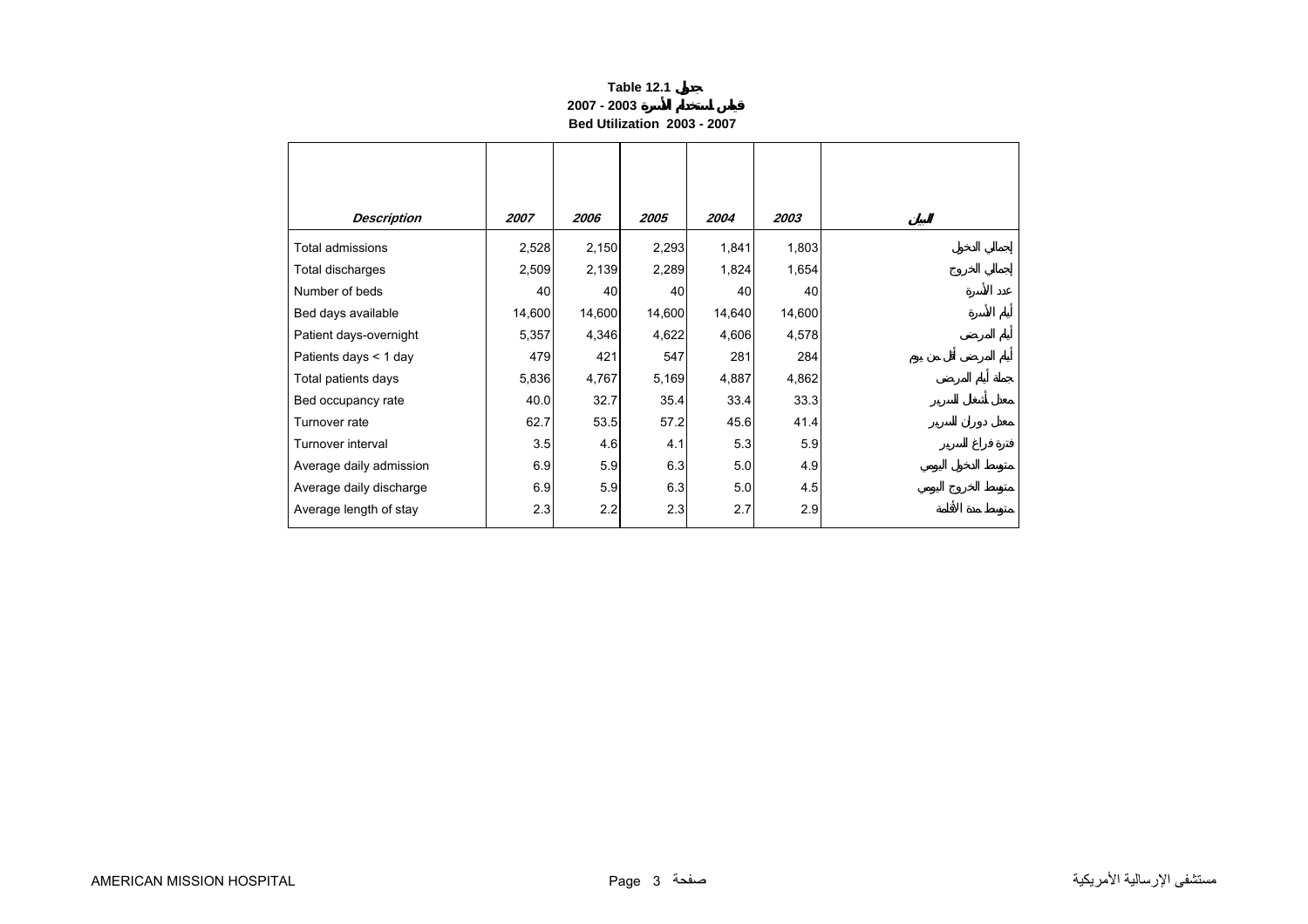#### **Table 12.2 2007 - 2003 Beds Distribution 2003 - 2007**

<span id="page-2-0"></span>

| <b>Service</b>          | 2007 | 2006 | 2005 | 2004 | 2003 |  |
|-------------------------|------|------|------|------|------|--|
| Private Ward (VIP)      | 3    | 3    | 3    | 3    | 3    |  |
| Medical / Surgical      | 21   | 21   | 21   | 21   | 21   |  |
| Obstetrics / Gynecology | 16   | 16   | 16   | 16   | 16   |  |
| <b>Total</b>            | 40   | 40   | 40   | 40   | 40   |  |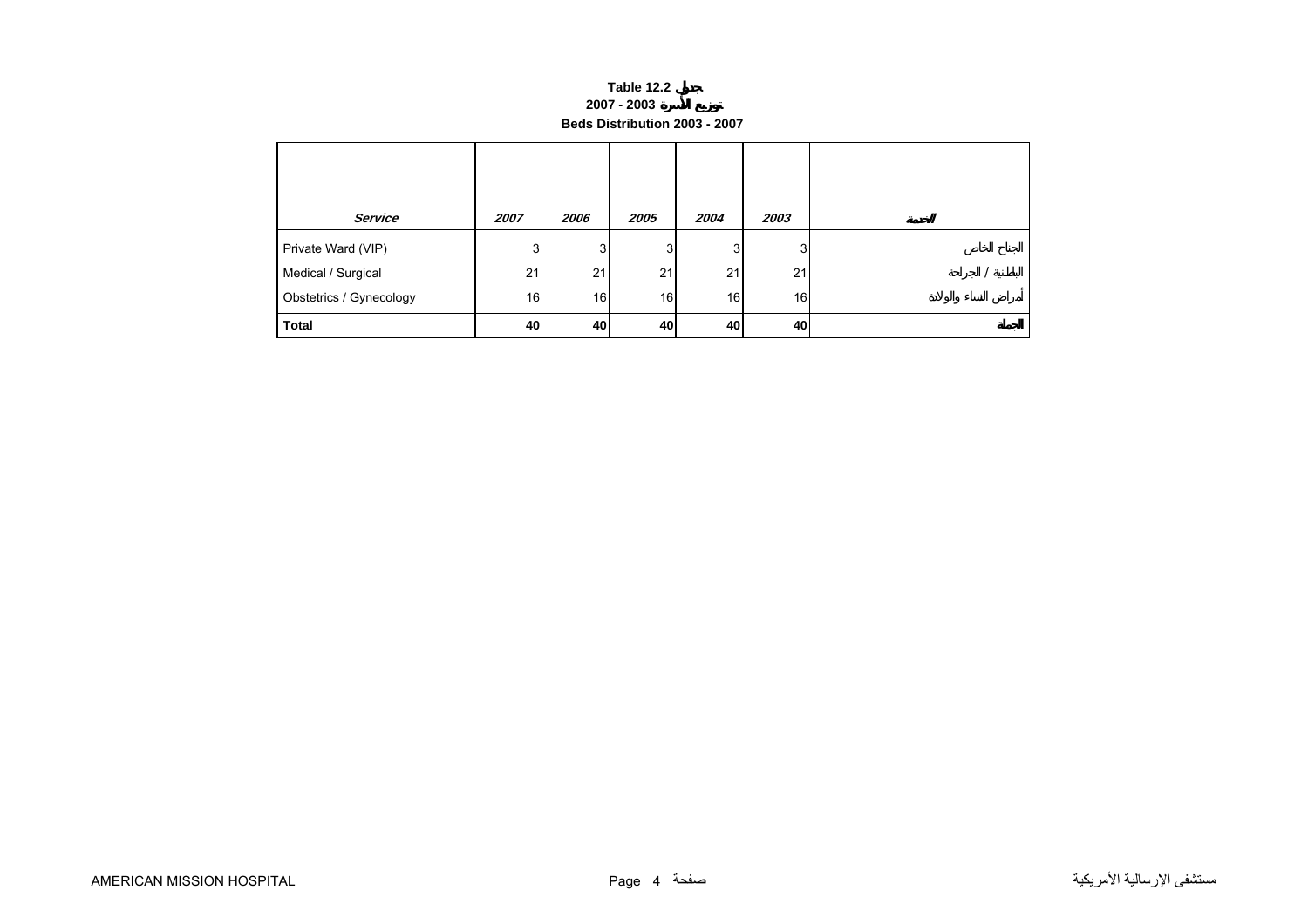## **<sup>2007</sup> ( )**

**Discharges (Alive and Dead) by Department 2007** 

<span id="page-3-0"></span>

|                         | <b>Total</b> |              | <b>Dead</b> |                | Alive |                |  |
|-------------------------|--------------|--------------|-------------|----------------|-------|----------------|--|
|                         |              |              |             |                |       |                |  |
| <b>Department</b>       | %            | No.          | %           | No.            | %     | No.            |  |
| Medical                 | 15.5         | 390          | 100.0       | $\overline{2}$ | 15.5  | 388            |  |
| Ear, Nose & Throat      | 5.5          | 139          |             |                | 5.5   | 139            |  |
| Obstetrics / Gynecology | 47.3         | 1,187        |             |                | 47.3  | 1,187          |  |
| Surgery                 | 12.5         | 313          |             |                | 12.5  | 313            |  |
| Paediatric              | 19.1         | 478          |             |                | 19.1  | 478            |  |
| Opthalmology            | 0.1          | $\mathbf{2}$ |             |                | 0.1   | $\overline{2}$ |  |
| <b>Total</b>            | 100.0        | 2,509        | 100.0       | 2              | 100.0 | 2,507          |  |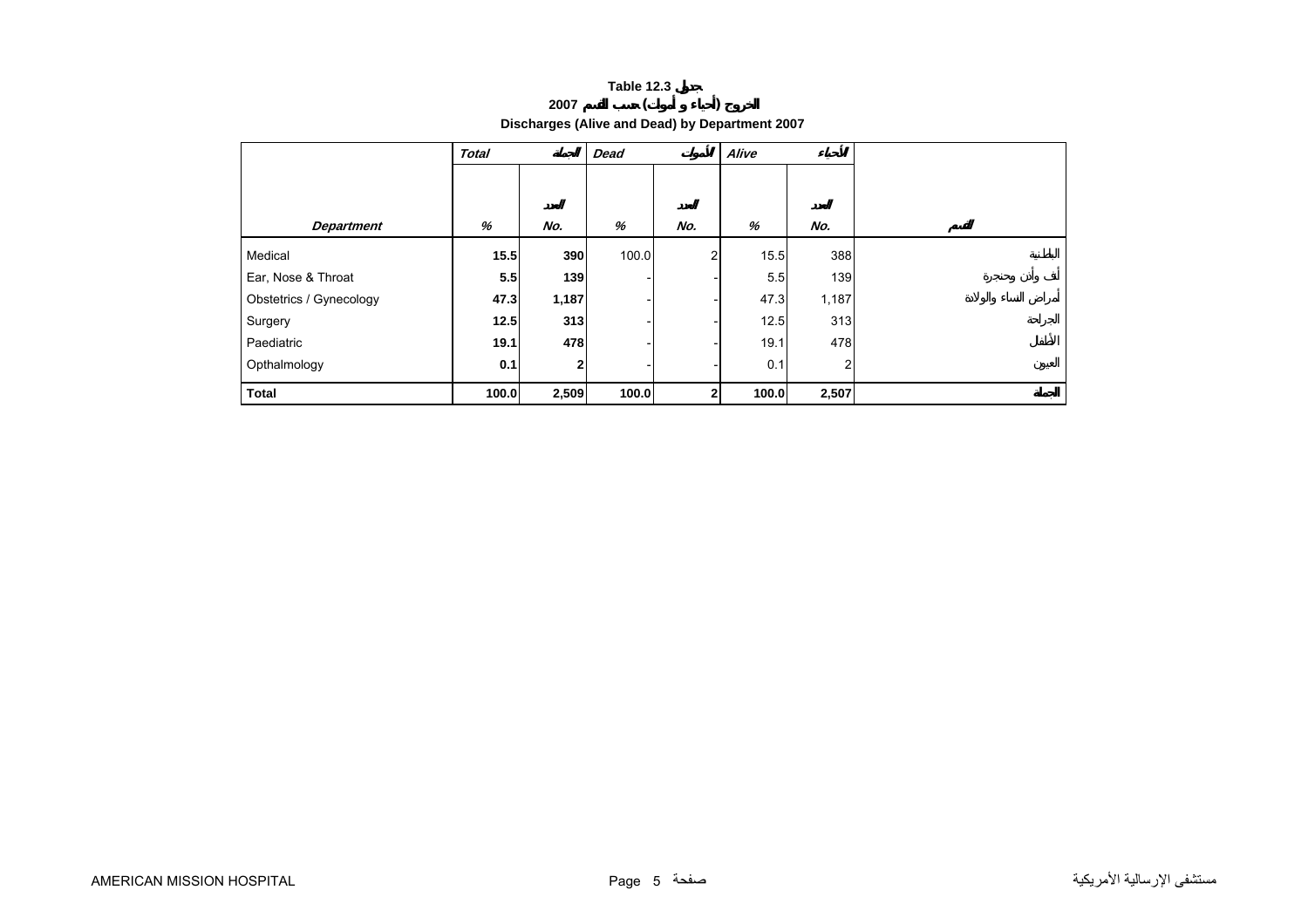## **2007Out-Patient Visits by Department, Nationality and Sex 2007**

<span id="page-4-0"></span>

|                         | <b>Total</b> |         |             | Non-Bahraini |                 |        | <b>Bahraini</b> |        |        |
|-------------------------|--------------|---------|-------------|--------------|-----------------|--------|-----------------|--------|--------|
|                         |              |         |             |              |                 |        |                 |        |        |
|                         |              |         |             |              |                 |        |                 |        |        |
| <b>Department</b>       | Total        | Female  | <b>Male</b> | <b>Total</b> | Female          | Male   | <b>Total</b>    | Female | Male   |
| A & E Clinic            | 14,231       | 7,713   | 6,518       | 8,994        | 4,696           | 4,298  | 5,237           | 3,017  | 2,220  |
| <b>General Practice</b> | 36,849       | 20,249  | 16,600      | 22,992       | 12,156          | 10,836 | 13,857          | 8,093  | 5,764  |
| Dental                  | 18,901       | 9,989   | 8,912       | 12,137       | 6,160           | 5,977  | 6,764           | 3,829  | 2,935  |
| Medical                 | 38,173       | 20,690  | 17,483      | 24,125       | 12,597          | 11,528 | 14,048          | 8,093  | 5,955  |
| Obstetrics & Gynecology | 21,566       | 11,689  | 9,877       | 13,630       | 7,117           | 6,513  | 7,936           | 4,572  | 3,364  |
| Paediatrics             | 24,105       | 13,065  | 11,040      | 15,235       | 7,955           | 7,280  | 8,870           | 5,110  | 3,760  |
| Surgical                | 5,810        | 3,149   | 2,661       | 3,672        | 1,917           | 1,755  | 2,138           | 1,232  | 906    |
| Orthopedics             | 9,156        | 4,967   | 4,189       | 5,782        | 3,019           | 2,763  | 3,374           | 1,948  | 1,426  |
| Ear, Nose & Throat      | 8,865        | 4,809   | 4,056       | 5,599        | 2,923           | 2,676  | 3,266           | 1,886  | 1,380  |
| Dermatology             | 5,899        | 3,199   | 2,700       | 3,725        | 1,945           | 1,780  | 2,174           | 1,254  | 920    |
| Psychiatric             | 31           | 17      | 14          | 19           | 10 <sup>1</sup> | 9      | 12              |        | 5      |
| Ophthalmology           | 2,708        | 1,469   | 1,239       | 1,709        | 892             | 817    | 999             | 577    | 422    |
| <b>Total</b>            | 186,294      | 101,005 | 85,289      | 117,619      | 61,387          | 56,232 | 68,675          | 39,618 | 29,057 |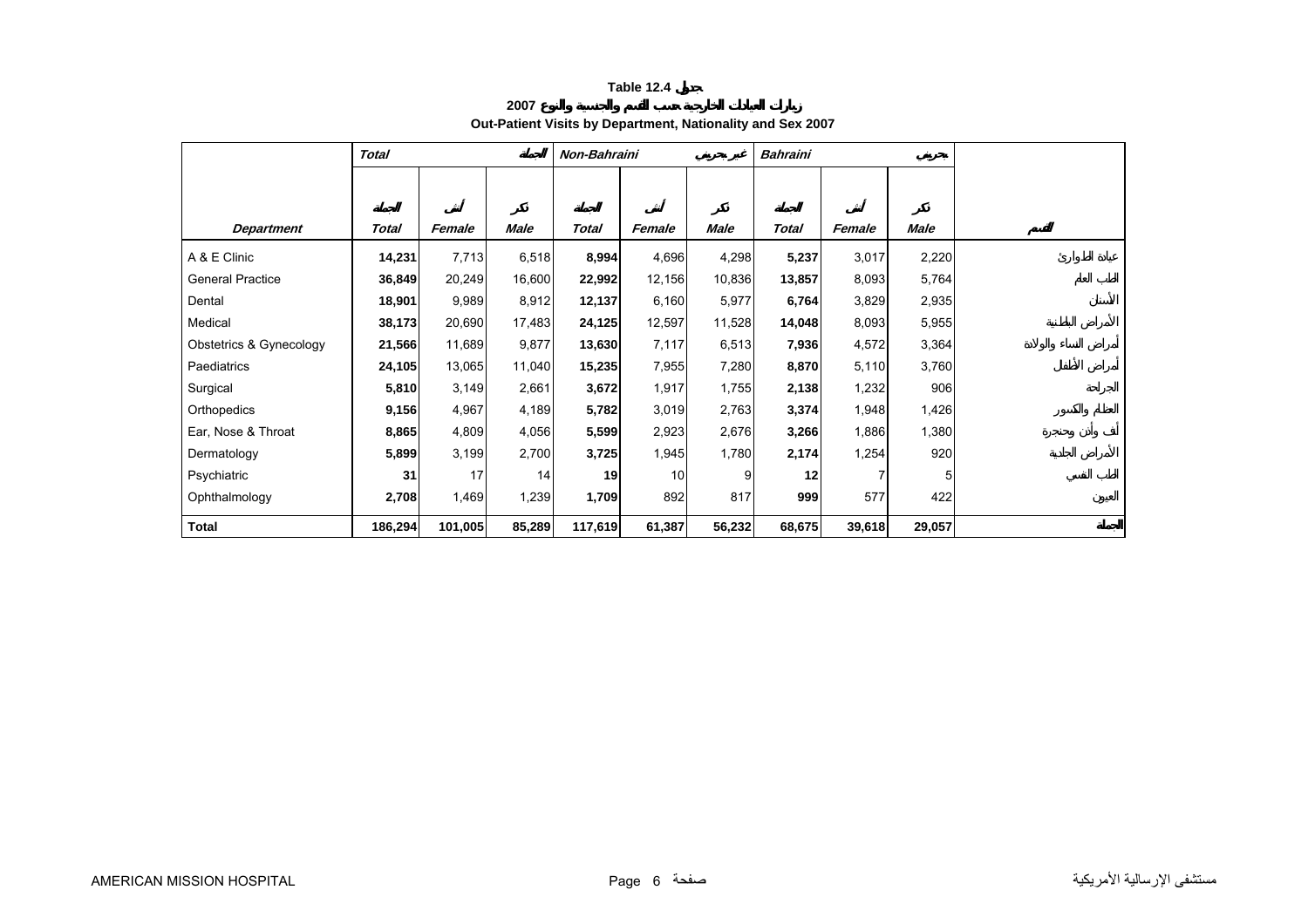<span id="page-5-0"></span>

|                                           | <b>Total</b> |        |                | Non-Bahraini |        |      | Bahraini       |               |             |
|-------------------------------------------|--------------|--------|----------------|--------------|--------|------|----------------|---------------|-------------|
|                                           |              |        |                |              |        |      |                |               |             |
| Category                                  | <b>Total</b> | Female | <b>Male</b>    | <b>Total</b> | Female | Male | <b>Total</b>   | Female        | <b>Male</b> |
| Physicians                                | 68           | 37     | 31             | 64           | 34     | 30   | 4              | 3             |             |
| Dentists                                  | 15           | 8      |                |              | 6      | 3    | 6              | $\mathcal{P}$ |             |
| Pharmacists & Technicians                 | 13           |        | 6              | 13           |        | 6    |                |               |             |
| Nurses*                                   | 109          | 104    | 5 <sup>1</sup> | 106          | 101    | 5    | 3 <sup>1</sup> | 3             |             |
| <b>Practical Nurses</b>                   |              |        |                |              |        |      | $\mathbf{3}$   |               |             |
| Dental Hygienists & Technicians           | 18           | 15     | 3 <sub>l</sub> | 10           | 8      |      | 8              |               |             |
| Laboratory Technologists & Technicians    | 13           |        | $6 \mid$       | 10           | 5      |      | 3 <sup>1</sup> |               |             |
| Radiographers & Technicians               |              |        |                |              | 6      |      |                |               |             |
| Physiotherapists, Occupational Therapists |              |        |                |              |        |      |                |               |             |
| and Technicians                           |              |        |                |              |        |      |                |               |             |
| Electro Cardiogram technician             |              |        |                |              |        |      |                |               |             |

#### **جدول 12.5 Table القوى العاملة بالمهن الطبية والمساندة حسب الفئة <sup>و</sup> الجنسية <sup>و</sup> النوع <sup>2007</sup> Medical and Allied Health Manpower by Category, Nationality and Sex 2007**

*\* Nurses excluding practical nurses and other grades below staff nurse .* . : *\**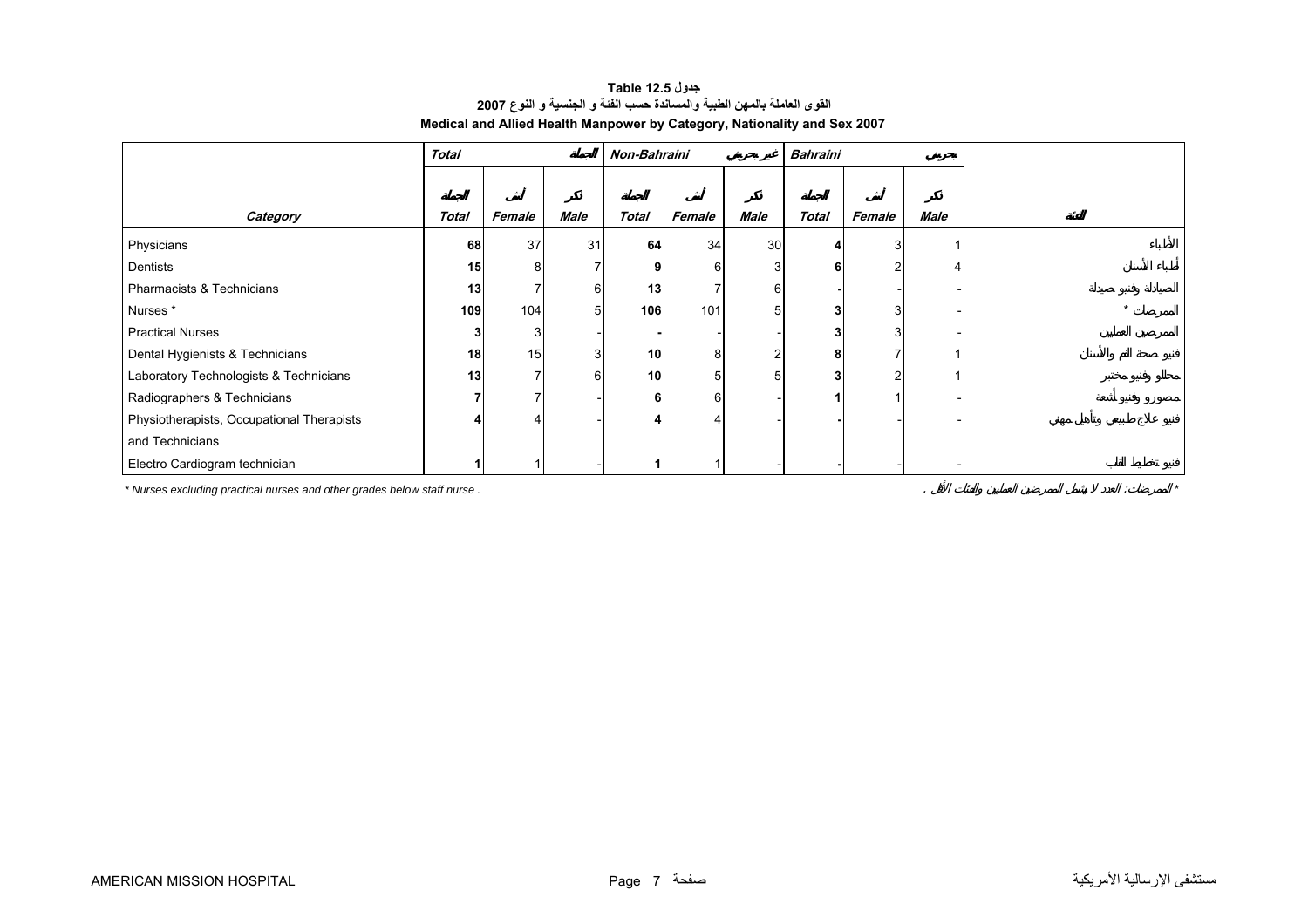**2007**

**Births by Nationality and Type of Delivery 2007** 

<span id="page-6-0"></span>

|                           |               |               |                   | <b>Live Births</b>   |                |                      |               |          |
|---------------------------|---------------|---------------|-------------------|----------------------|----------------|----------------------|---------------|----------|
| <b>Births</b>             |               |               |                   | <b>Premature</b>     |                | <b>Full Term</b>     |               |          |
|                           |               |               |                   |                      |                |                      |               |          |
| Nationality / type        | <b>Total</b>  | <b>Still</b>  | <b>Total Live</b> | <b>Congenital</b>    | <b>Normal</b>  | <b>Congenital</b>    | <b>Normal</b> | $\prime$ |
| of delivery               | <b>Births</b> | <b>Births</b> | <b>Births</b>     | <b>Abnormalities</b> |                | <b>Abnormalities</b> |               |          |
| <b>Bahraini</b>           |               |               |                   |                      |                |                      |               |          |
| Normal Delivery           |               |               |                   |                      |                |                      |               |          |
| Vertex                    | 177           |               | 177               | 1                    | $\overline{c}$ | 1                    | 173           |          |
| <b>Breech</b>             |               |               |                   |                      |                |                      |               |          |
|                           |               |               |                   |                      |                |                      |               |          |
| <b>Assisted Delivery</b>  |               |               |                   |                      |                |                      |               |          |
| Vacuum                    | 10            |               | 10                |                      |                |                      | 10            |          |
| Forceps                   |               |               |                   |                      |                |                      |               |          |
| Caesarian section         | 109           | 1             | 108               |                      |                |                      | 108           |          |
|                           |               |               |                   |                      |                |                      |               |          |
| <b>Total Bahraini</b>     | 296           | 1             | 295               | 1                    | $\mathbf{2}$   | 1                    | 291           |          |
| Non-Bahraini              |               |               |                   |                      |                |                      |               |          |
| Normal Delivery           |               |               |                   |                      |                |                      |               |          |
| Vertex                    | 157           |               | 157               |                      | 9              | 4                    | 143           |          |
| <b>Breech</b>             |               |               |                   |                      |                |                      |               |          |
|                           |               |               |                   |                      |                |                      |               |          |
| <b>Assisted Delivery</b>  |               |               |                   |                      |                |                      |               |          |
| Vacuum                    | 17            |               | 17                |                      |                |                      | 17            |          |
| Forceps                   | 5             |               | $\mathbf 5$       |                      |                |                      | 5             |          |
| Caesarian section         | 162           | 1             | 161               |                      |                |                      | 161           |          |
| <b>Total Non-Bahraini</b> | 341           | 1             | 340               | 1                    | 9              | 4                    | 326           |          |
| <b>Grand Total</b>        | 637           | $\mathbf{2}$  | 635               | $\mathbf 2$          | 11             | 5                    | 617           |          |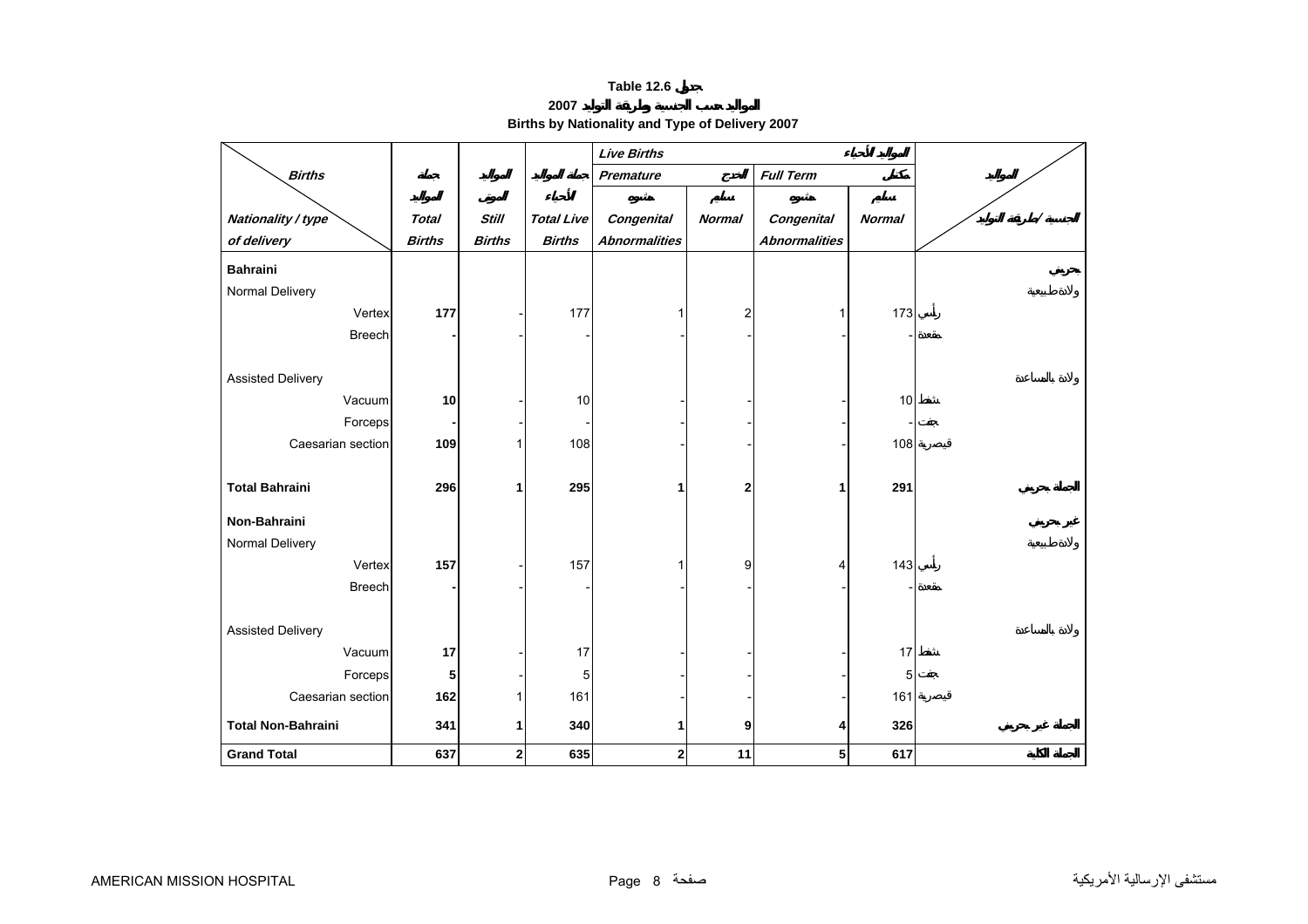## **2007**

## **Major and Minor Operations by Department 2007**

<span id="page-7-0"></span>

|                        | Procedure Type |       |       |
|------------------------|----------------|-------|-------|
|                        |                |       |       |
|                        |                |       |       |
| <b>Department</b>      | <b>Total</b>   | Minor | Major |
| General Surgery        | 1,465          | 1,360 | 105   |
| Orthopedics & Fracture | 87             | 53    | 34    |
| Plastic Surgery        | 14             | 4     | 10    |
| <b>Paediatrics</b>     |                |       |       |
| Ear, Nose & Throat     | 165            | 40    | 125   |
| Opthalmology           | 17             | 6     | 11    |
| Gynecology             | 428            | 270   | 158   |
| Obstetrics             | 220            | 4     | 216   |
| Dental                 | 47             | 14    | 33    |
| Endoscopies            | 72             | 72    |       |
| <b>Others</b>          | 9              | 9     |       |
| <b>Total</b>           | 2,524          | 1,832 | 692   |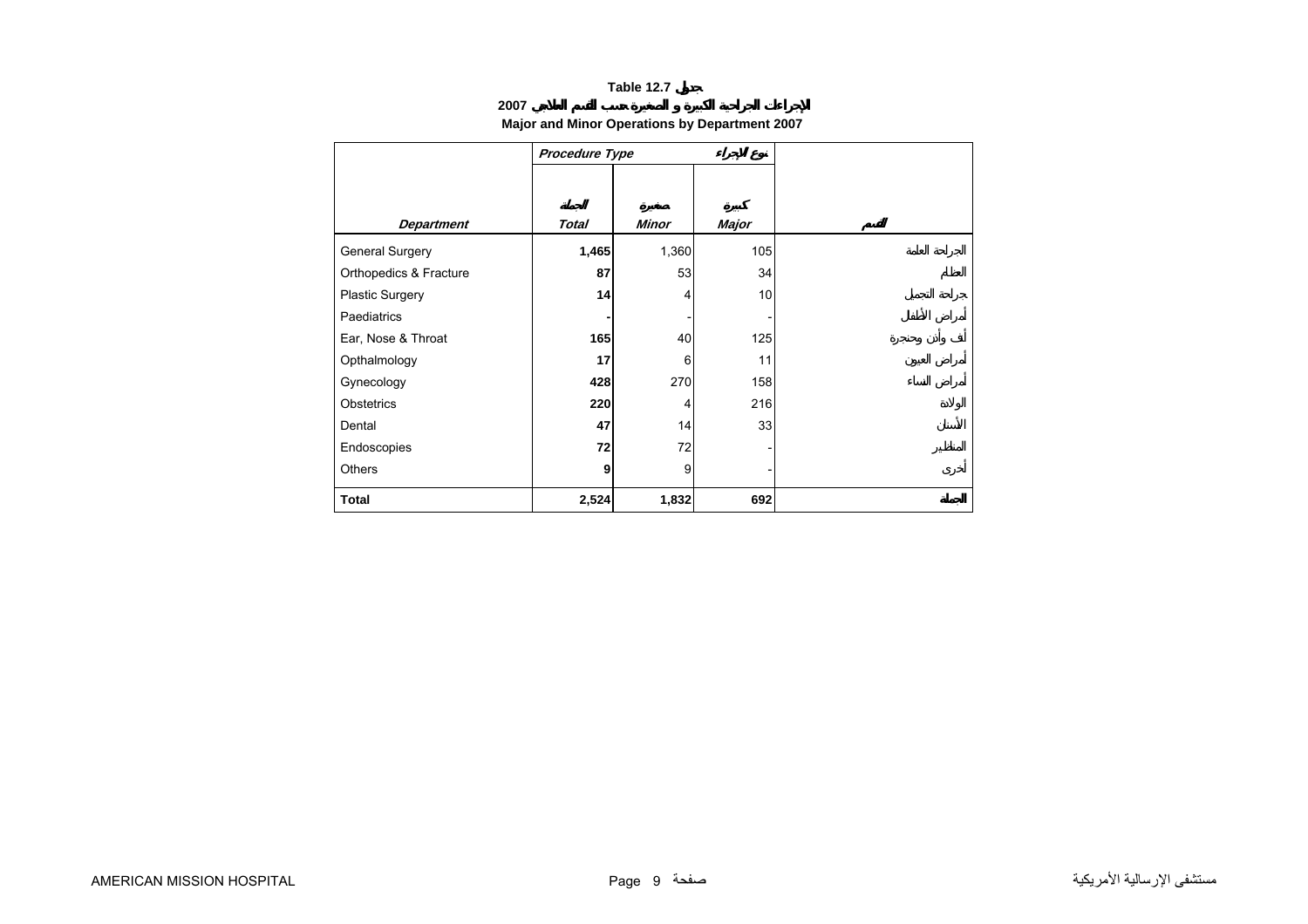| جدول Table 12.8                                                                |
|--------------------------------------------------------------------------------|
| أيام المراضة قبل وبعد الإجراء الجراحي حسب القسم العلاجي عند الخروج 2003 - 2007 |
| Pre and Post Operation Days by Discharged Department 2003 - 2007               |

<span id="page-8-0"></span>

| <b>Department</b>                | <i><b>2007</b></i> | <i><b>2006</b></i> | 2005 | 2004 | 2003 | القسم |
|----------------------------------|--------------------|--------------------|------|------|------|-------|
| Medical                          |                    | 201                | 276  | 578  | 503  |       |
| Surgery                          | 529                | 359                | 436  | 136  | 141  |       |
| Opthalmology                     | 23                 | 3                  |      | 20   |      |       |
| Ear, Nose & Throat               | 288                | 176                | 221  | 138  | 212  |       |
| Dental                           | 66                 | 25                 | 35   |      |      |       |
| Paediatrics                      | 276                | 325                | 300  | 195  | 244  |       |
| <b>Orthopedics &amp;Fracture</b> | 129                | 116                | 63   |      |      |       |
| Plastic Surgery & Burns          | 23                 | 24                 | 18   |      |      |       |
| Obstetrics/Gynecology            | 1614               | 910                | 939  | 757  | 554  |       |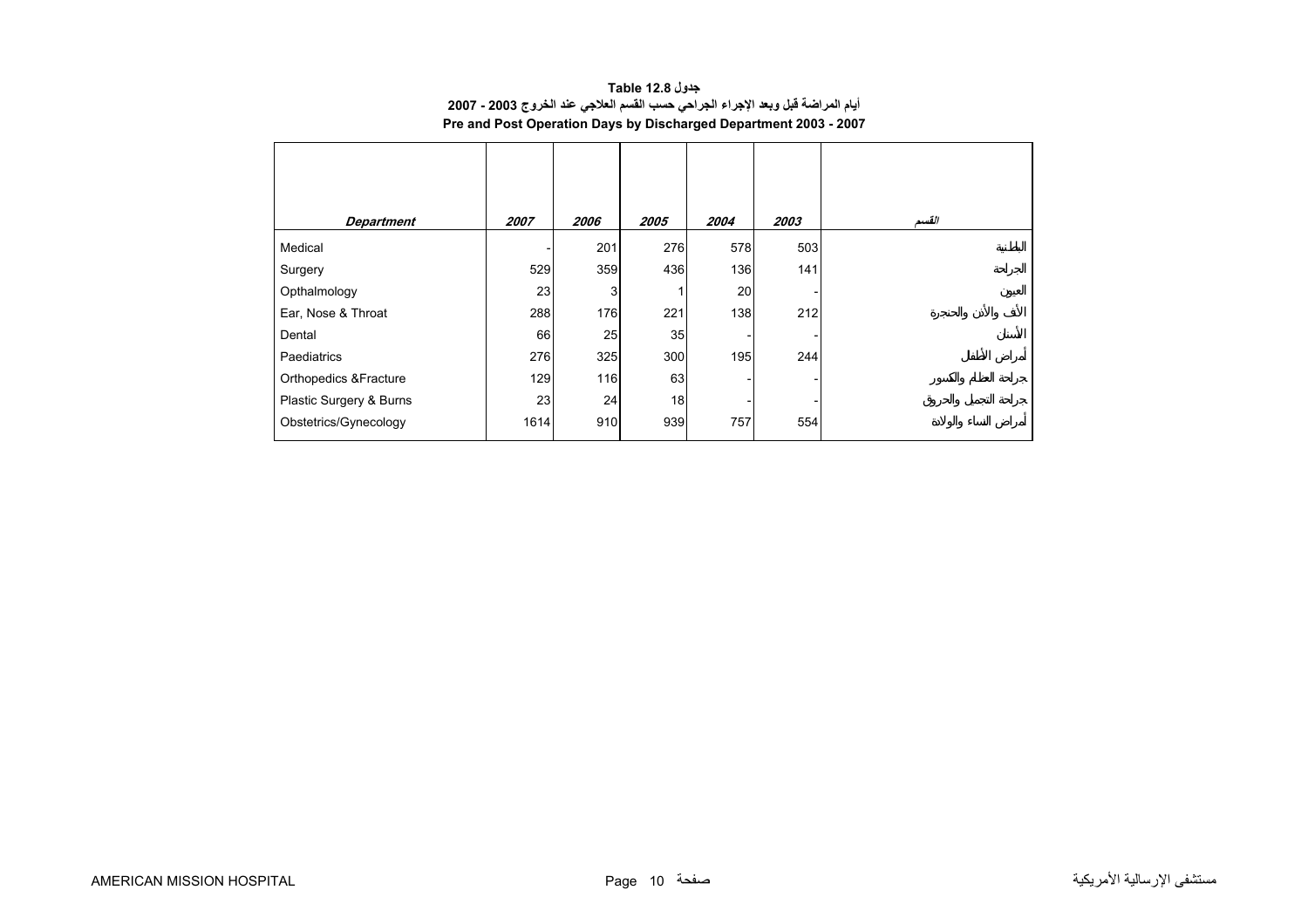**2007**

## **Dental Treatment by Type of Treatment, Nationality and Sex 2007**

<span id="page-9-0"></span>

|                          | <b>Total</b> |        | Non-Bahraini |              |        |             | Bahraini     |        |       |  |  |  |  |
|--------------------------|--------------|--------|--------------|--------------|--------|-------------|--------------|--------|-------|--|--|--|--|
|                          |              |        |              |              |        |             |              |        |       |  |  |  |  |
|                          |              |        |              |              |        |             |              |        |       |  |  |  |  |
| <b>Type of Treatment</b> | Total        | Female | <b>Male</b>  | <b>Total</b> | Female | <b>Male</b> | <b>Total</b> | Female | Male  |  |  |  |  |
| General treatment        | 29,392       | 14,689 | 14,703       | 19,378       | 9,342  | 10,036      | 10,014       | 5,347  | 4,667 |  |  |  |  |
| Gum treatment            | 6,567        | 3,293  | 3,274        | 4,313        | 2,118  | 2,195       | 2,254        | 1,175  | 1,079 |  |  |  |  |
| Nerve                    | 1,945        | 940    | 1,005        | 1,236        | 578    | 658         | 709          | 362    | 347   |  |  |  |  |
| Surgical treatment       | 834          | 443    | 391          | 533          | 257    | 276         | 301          | 186    | 115   |  |  |  |  |
| Filling                  | 7,511        | 4,010  | 3,501        | 4,879        | 2,498  | 2,381       | 2,632        | 1,512  | 1,120 |  |  |  |  |
| Extraction               | 1,962        | 978    | 984          | 1,243        | 564    | 679         | 719          | 414    | 305   |  |  |  |  |
| Denture                  | 190          | 86     | 104          | 140          | 62     | 78          | 50           | 24     | 26    |  |  |  |  |
| Orthodontics             | 1,282        | 958    | 324          | 1,106        | 794    | 312         | 176          | 164    | 12    |  |  |  |  |
| <b>Total</b>             | 49,683       | 25,397 | 24,286       | 32,828       | 16,213 | 16,615      | 16,855       | 9,184  | 7,671 |  |  |  |  |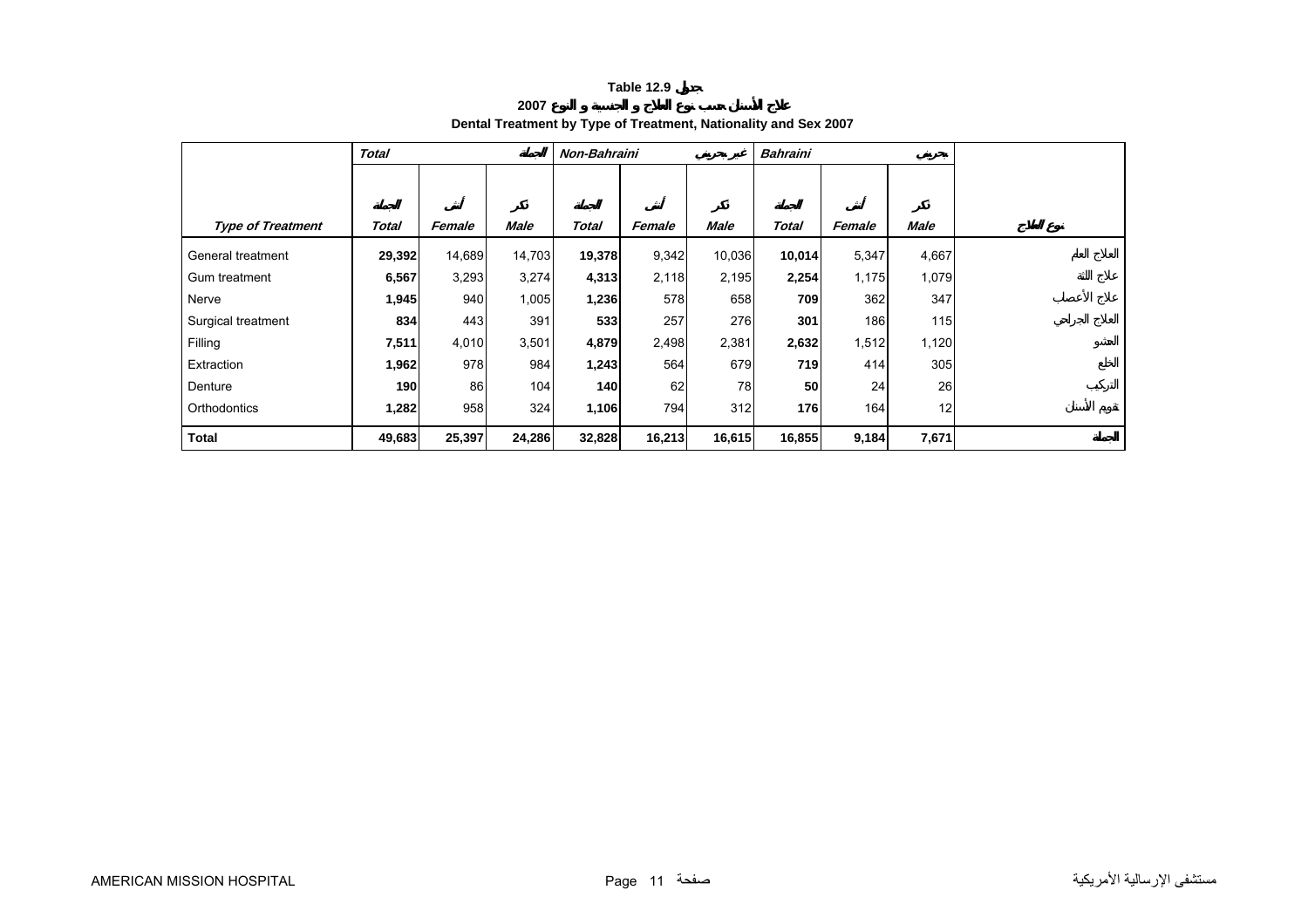**2007**

**Immunization by Type of Vaccine, Age Groups and Nationality 2007** 

<span id="page-10-0"></span>

| <b>Total</b> |      |                   | $2 - 5$ years |                 |                  | $1 - 2$ years  |           |                   | Below 1 year |                 |                 |                                   |
|--------------|------|-------------------|---------------|-----------------|------------------|----------------|-----------|-------------------|--------------|-----------------|-----------------|-----------------------------------|
|              |      |                   |               |                 |                  |                |           |                   |              |                 |                 |                                   |
| <b>Total</b> | Non- |                   | <b>Total</b>  | Non-            |                  | <b>Total</b>   | Non-      |                   | <b>Total</b> | Non-            |                 | Type of vaccine                   |
|              |      | Bahraini Bahraini |               | <b>Bahraini</b> | <b>Bahraini</b>  |                |           | Bahraini Bahraini |              | <b>Bahraini</b> | <b>Bahraini</b> |                                   |
|              |      |                   |               |                 |                  |                |           |                   |              |                 |                 |                                   |
|              |      |                   |               |                 |                  |                |           |                   |              |                 |                 | 1()<br><b>Hepatitis B/DPT/HIB</b> |
|              |      |                   |               |                 |                  |                |           |                   |              |                 |                 | ( )                               |
| 1,394        | 946  | 448               | 33            | 32              |                  | 5              |           | 3 <sup>1</sup>    | 1,356        | 912             | 444             | Dose 1                            |
| 1,193        | 878  | 315               | 17            | 17              |                  | 5              |           |                   | 1,171        | 857             | 314             | Dose 2                            |
| 1,149        | 890  | 259               | 16            | 16              |                  | $\overline{2}$ | 2         |                   | 1,131        | 872             | 259             | Dose 3                            |
| 1,035        | 892  | 143               | 86            | 71              | 15               | 947            | 819       | 128               | $\mathbf{2}$ | 2               | <b>NA</b>       | Booster 1 dose                    |
| 173          | 145  | 28                | 171           | 143             | 28               | $\overline{2}$ | ົ         |                   | <b>NA</b>    | <b>NA</b>       | <b>NA</b>       | Booster 2 dose                    |
|              |      |                   |               |                 |                  |                |           |                   |              |                 |                 |                                   |
|              |      |                   |               |                 |                  |                |           |                   |              |                 |                 | <b>Poliomyelitis</b>              |
| 522          | 350  | 172               | 5             | 5               |                  | 4              |           | 4                 | 513          | 345             | 168             | Dose 1                            |
| 221          | 102  | 119               | <b>NA</b>     | <b>NA</b>       | <b>NA</b>        | <b>NA</b>      | <b>NA</b> | <b>NA</b>         | 221          | 102             | 119             | Dose 2                            |
| 426          | 324  | 102               |               |                 |                  | $\mathbf 2$    | 2         |                   | 424          | 322             | 102             | Dose 3                            |
| 373          | 317  | 56                | 26            | 24              | $\overline{2}$   | 345            | 291       | 54                | $\mathbf{2}$ | $\overline{2}$  | <b>NA</b>       | Booster 1 dose                    |
| 236          | 205  | 31                | 227           | 196             | 31               | 9              | 9         |                   | <b>NA</b>    | <b>NA</b>       | <b>NA</b>       | Booster 2 dose                    |
|              |      |                   |               |                 |                  |                |           |                   |              |                 |                 |                                   |
|              |      |                   |               |                 |                  |                |           |                   |              |                 |                 | Mumps, Measles, Rubella           |
| 438          | 378  | 60                | 41            | 35              | $6 \overline{6}$ | 389            | 336       | 53                | 8            | 7               | 1               | Dose 1                            |
| 294          | 256  | 38                | 292           | 255             | 37               | $\mathbf{2}$   |           |                   | <b>NA</b>    | <b>NA</b>       | <b>NA</b>       | Dose 2                            |

*NA - Not Applicable.*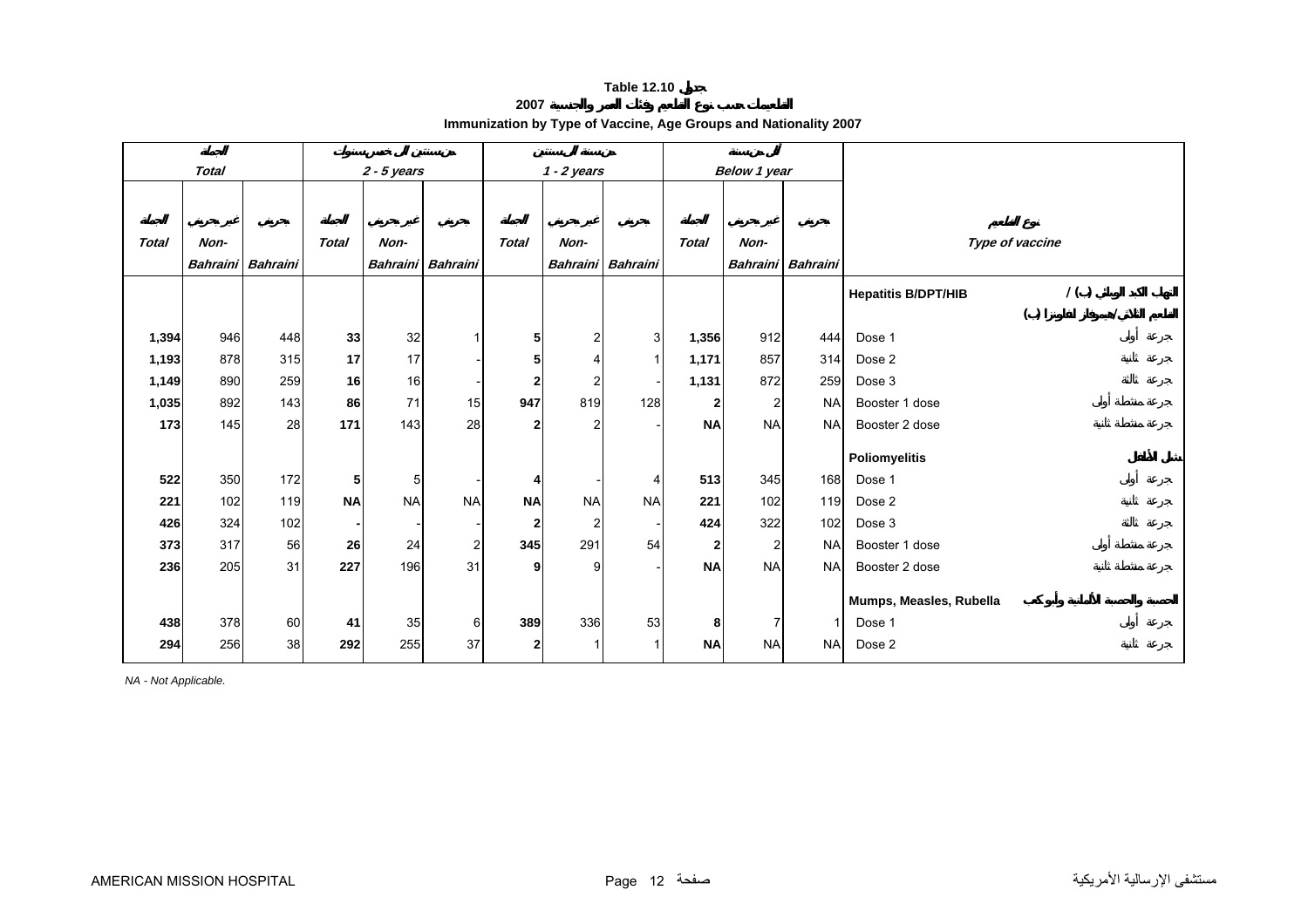**2007 - 2003**

## **Laboratory Tests by Type of Test 2003 - 2007**

<span id="page-11-0"></span>

| Type of Test                | 2007    | <i><b>2006</b></i> | 2005       | 2004      | 2003      |
|-----------------------------|---------|--------------------|------------|-----------|-----------|
| Clinical chemistry of blood | 80,178  | 84,342             | 75,495     | 66,888    | 64,049    |
| Microbiology                | 11,746  | 10,621             | 9,849      | 9,780     | 13,869    |
| Serology & immunology       | 23,056  | 20,450             | 19,634     | 18,685    | 24,645    |
| Mycology & parasitology     | 10,744  | 8,960              | 8,233      | 7,268     | 8,961     |
| Haematology                 | 105,688 | 83,055             | 76,456     | 74,927    | 23,204    |
| Histo/Cytopathology         | 1,074   | <b>NA</b>          | <b>NAI</b> | <b>NA</b> | <b>NA</b> |
| Other laboratories tests    | 4,295   | 3,654              | 3,848      | 3,149     | 3,093     |
| <b>Total</b>                | 236,781 | 211,082            | 193,515    | 180,697   | 137,821   |

### **إجراءات الأشعة حسب نوع الإجراء 2003 - 2007 Radiology Procedures by Type of Procedure 2003 - 2007 جدول 12.12 Table**

| <b>Type of Procedure</b>                                       | 2007          | 2006          | 2005          | 2004          | 2003          |
|----------------------------------------------------------------|---------------|---------------|---------------|---------------|---------------|
| Plain & general radiography<br>Radiography with contrast media | 17,019<br>119 | 13,949<br>106 | 13,733<br>197 | 13,319<br>214 | 14,032<br>283 |
| <b>Total</b>                                                   | 17,138        | 14,055        | 13,930        | 13,533        | 14,315        |